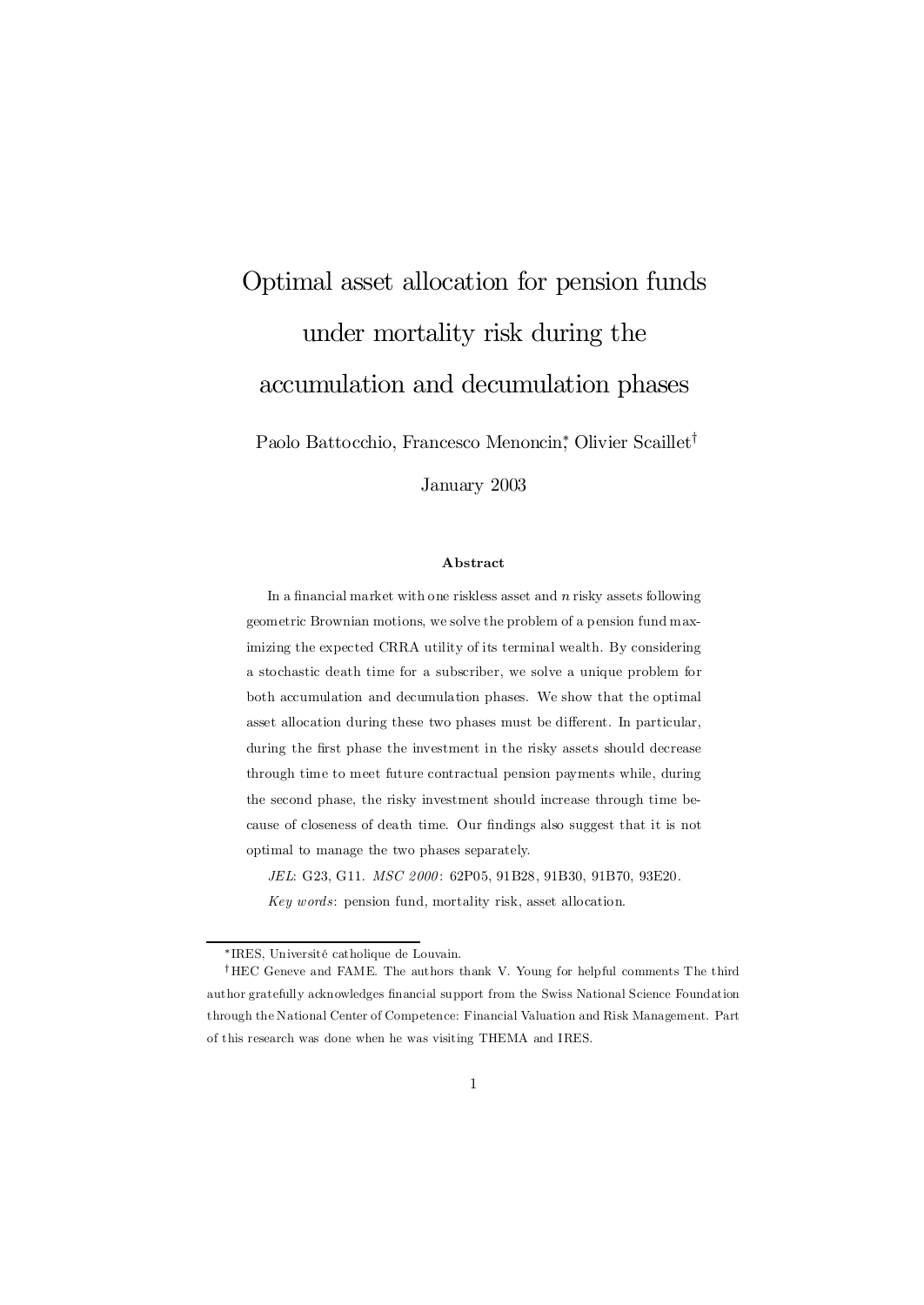# 1 Introduction

In this work we analyse optimal asset allocation by a pension fund which maximizes the expected utility of its final wealth. Unlike the analyses studying the problem of a non-actuarial institutional investor (a general framework can be found in Menoncin, 2002), the case of a pension fund requires the introduction of two new characteristics: (i) the different behaviour of the fund wealth during the accumulation and the decumulation phases (hereafter, APh and DPh, respectively), and (ii) the mortality risk. We want to develop a set up aimed at finding out how and how much this mortality risk affects the optimal asset allocation.

The existing literature dealing with the asset allocation problem for a pension fund, completely neglects the mortality risk and partially takes into account the problem of distinguishing the accumulation and the decumulation phases. In particular, Boulier, Huang, and Taillard (2001), and Battocchio and Menoncin (2002) just deal with the investment problem during the APh while Blake, Cairns, and Dowd (2000) take into account only the distribution phase. Instead, the only literature explicitly taking into account the mortality risk problem is the actuarial literature (see, e.g., Young and Zariphopoulou, 2002a,b for optimal asset allocation under an exponentially distributed investment horizon).

The only work, at least at our knowledge, which considers both the mortality risk and the difference between the APh and the DPh is the paper by Charupat and Milevsky  $(2002)$ . They analyse the interaction between financial risk, mortality risk, and consumption towards the end of the life cycle. Their main result is that for constant relative risk aversion (CRRA) preferences and geometric Brownian motion dynamics, the optimal asset allocation during the DPh is identical to the APh, which is the classical Merton's (1971) solution. Nevertheless, they solve two different problems: (i) they maximize, for the fund manager, the expected utility of fund terminal wealth during the APh, and (ii) they find, for the consumer-investor, the optimal consumption-portfolio during the DPh. In their setting it is up to the consumer to choose how to allocate his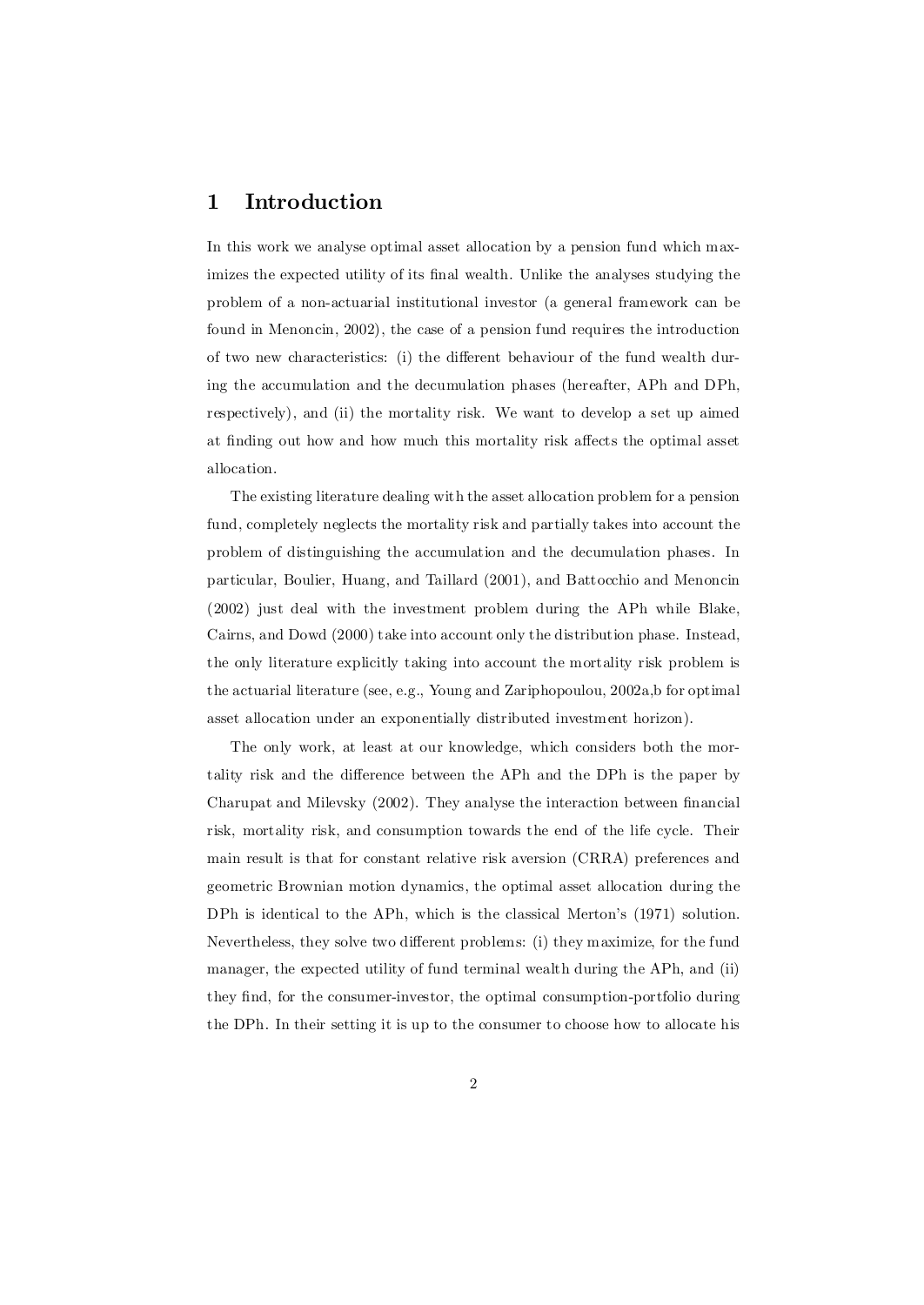wealth after the accumulation phase.

In this paper, instead, we want to present the case of a pension fund which manages the investor's wealth during both phases. Thus, during the APh, the fund wealth increases because of the contributions paid by the subscriber while, during the DPh, it decreases because of the pension paid by the fund. Thus, we suppose there is no choice at the retirement date but to receive a pension until the death time denoted by  $\tau$ . Here, we suppose  $\tau$  to be stochastic and, in particular, we find a closed form solution to the asset allocation problem when it is exponentially distributed while we show an approximated solution when it is distributed according to a Weibull random variable.

Even if we take into account the simple framework after Charupat and Milevsky (2002) with geometric Brownian motion and a CRRA utility function, we show that their result is not robust. In fact, after solving a unique problem for the optimal asset allocation during the whole life of the fund, we find two different portfolio compositions during the APh and the DPh. More precisely, we find that during the APh the amount of wealth invested in the risky assets must decrease through time while, after the retirement date, it must (rapidly) increase.

As we have already highlighted, the risk aversion of the pension fund we take into account is described by a CRRA utility function. Nevertheless, in order to take into account the engagement of the fund to provide the subscriber with a (constant) pension rate, we use the so-called "state-dependent" preferences (see, e.g. Merton, 1990, Section 6.4). In particular, we suppose that during the APh the fund can obtain some utility only from the "new" wealth it is able to create thanks to its investment strategy, without obtaining any utility from the contributions paid by the subscriber. In fact, these contributions will have to be paid back to the subscriber as pensions.

For the sake of simplicity, in our model we keep constant the contribution and the pension rates and we compute a feasibility (equilibrium) condition on them for making it convenient to subscribe the contract both for a pension fund and for a worker. This equilibrium condition has already been used in the literature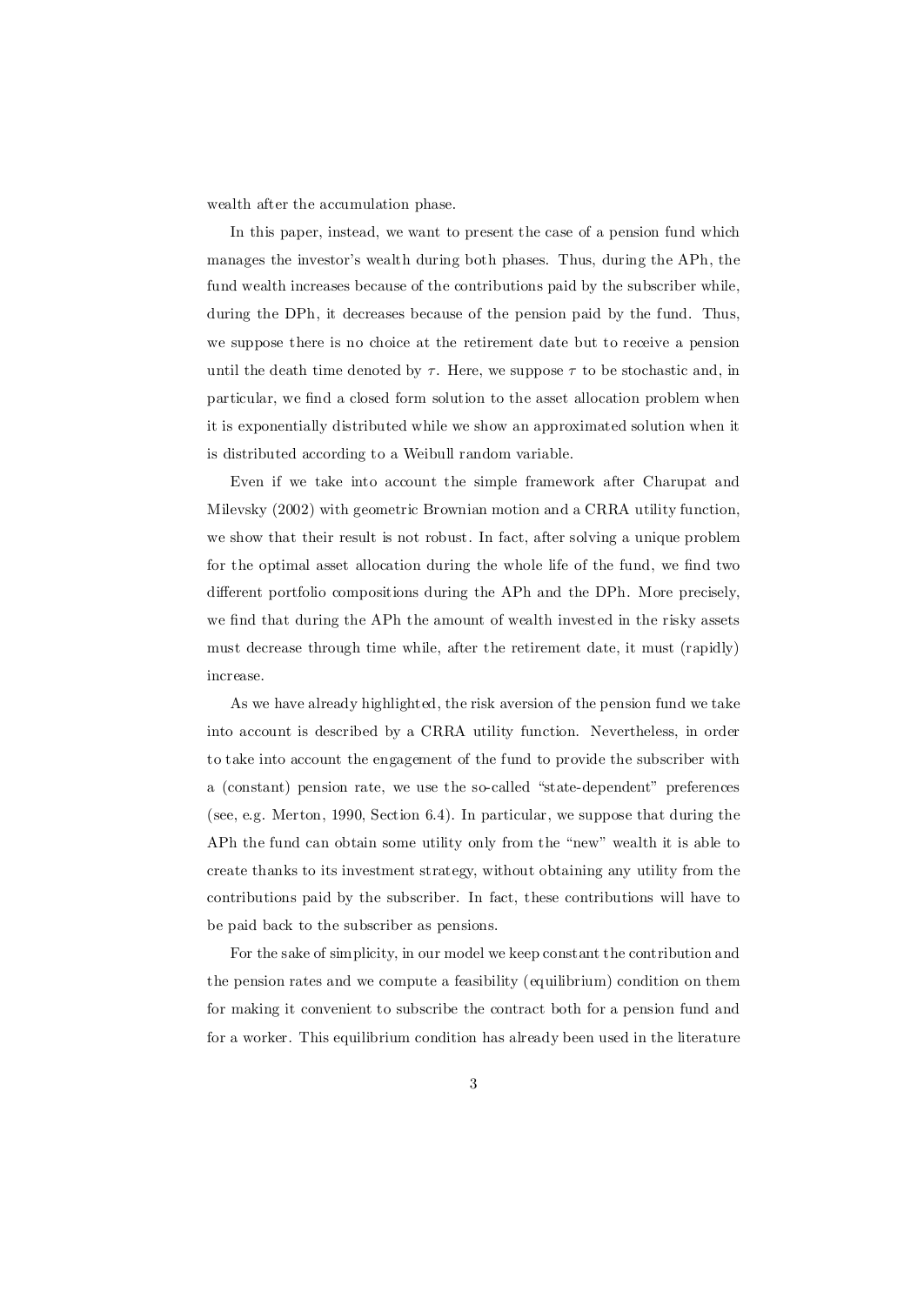about the pension funds (see, e.g. Josa-Fombellida and Rincón-Zapatero, 2001).

Through this work we consider agents trading continuously in a frictionless, arbitrage-free market. Furthermore, we do not need the hypothesis of completeness for the financial market.

The paper is structured as follows. The framework is outlined in Section 2. First we describe the financial market. Then we compute the feasibility condition on the contribution and pension rates when the death time follows a Weibull distribution. Eventually we present the state-dependent utility underlying the financial decision problem. In Section 3 we compute the optimal portfolio and discuss the main practical implications of our results for the management of a pension fund. Section 4 concludes.

## 2 The model

We consider a financial market where there exist n risky assets and one riskless asset paying a constant interest rate  $r$ , whose dynamics are described by:

$$
dS = I_S \left( \mu dt + \sum_{n \times n}^{\prime} dW \right), \quad dG = Grdt,
$$

where  $I_S$  is a square diagonal matrix containing the elements of vector  $S$  and  $W$ is a k–dimensional Wiener process. Both  $\mu$  and  $\Sigma$  are supposed to be constant. The fund wealth process  $R$  is then equal to

$$
R=\theta'S+\theta_0G,
$$

where  $\theta$  and  $\theta_0$  are the number of risky asset and the number of riskless asset held, respectively. Its associated SDE is simply:

$$
dR = \theta' dS + \theta_0 dG + d\theta' (S + dS) + G d\theta_0.
$$

The self-financing condition implies that the two last terms must be equated to zero or, when consumption is considered, must finance the consumption rate. In the case of a pension fund, the self-financing condition must ensure that the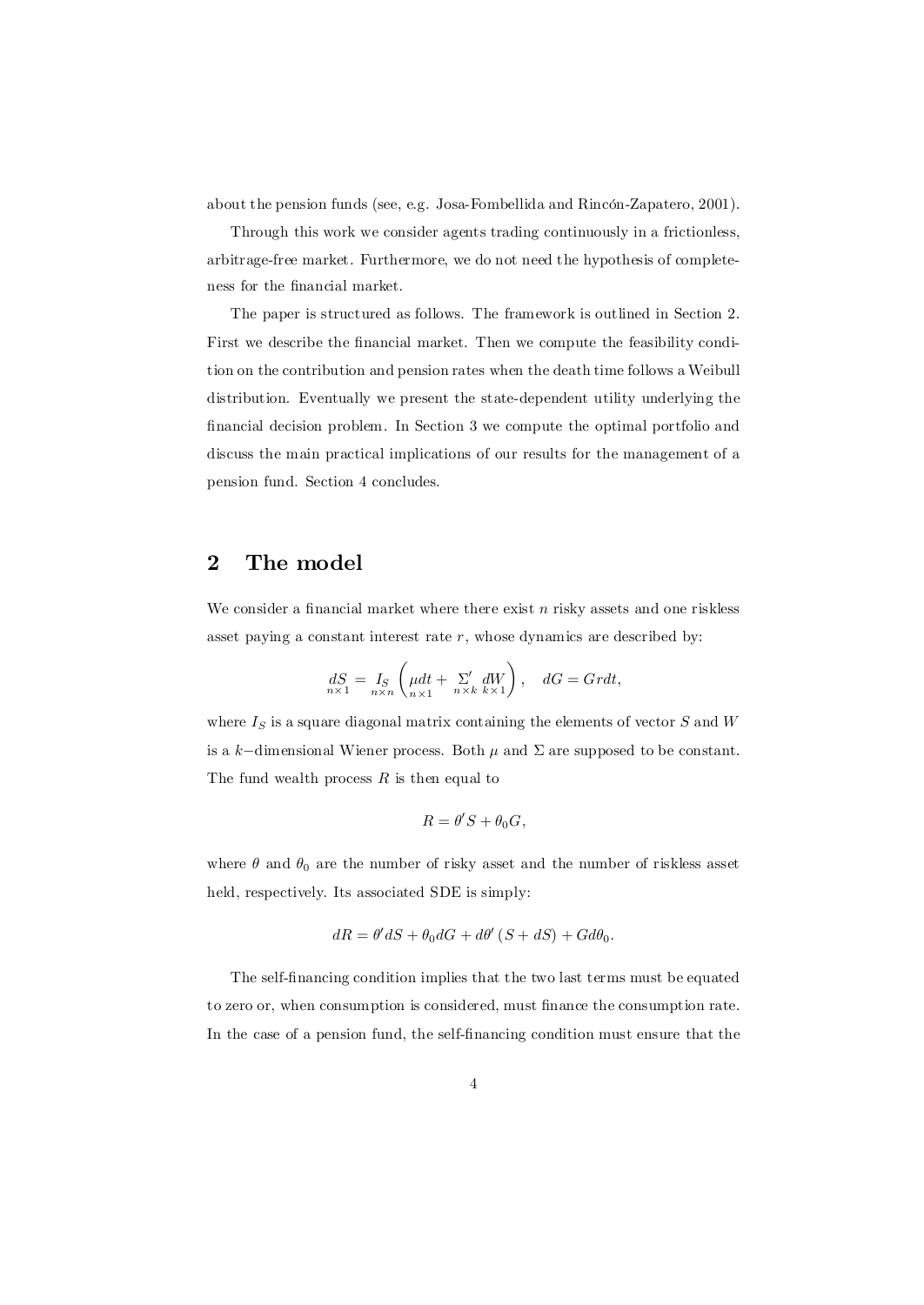changes in portfolio composition (the two last terms) must: (i) be financed by the subscribers' contributions rate  $u(t)$  during the accumulation phase, and (ii) finance the pension rate  $v(t)$  paid to the subscribers during the decumulation phase. For the sake of simplicity, in what follows we suppose both  $u$  and  $v$  to be constant.

Let T indicate the (deterministic) date at which the subscriber retires, and let

$$
\phi(t) = \begin{cases} 1, & \text{if } t \leq T, \\ 0, & \text{if } t > T. \end{cases}
$$

Accordingly, the dynamic budget constraint can be written as

$$
dR = (Rr + w'M + k) dt + w'\Sigma'dW,
$$
\n(1)

where<sup>1</sup>

$$
M \equiv (\mu - r\mathbf{1}), \quad w \equiv I_S \theta,
$$
  

$$
k = u\phi - v(1 - \phi), \qquad (2)
$$

and 1 is a vector of 1s.

In Charupat and Milevsky  $(2002)$  each dollar of new income flowing into the fund  $(u)$  is allocated separately and treated as a new problem. Thus, they completely neglect the role of u during the APh and they solve for  $u = 0$ . In our approach, instead, we treat  $u$  as a planned flow which the fund manager can rely on. Furthermore, as Merton (1990, Section 5.7) underlines, it is not necessary to treat the new financial flows  $(u)$  as they could be borrowed against, since the investor behaves "as if" this would be true.

#### 2.1 The feasibility condition

The constant level of the contribution and the pension rates  $(u \text{ and } v \text{ respectively})$ tively) cannot be both freely chosen by the fund. Here, we take into account the case of a pension fund letting its subscribers choose the (constant) contribution rate  $(u)$  they prefer. The (constant) pension rate  $(v)$  is accordingly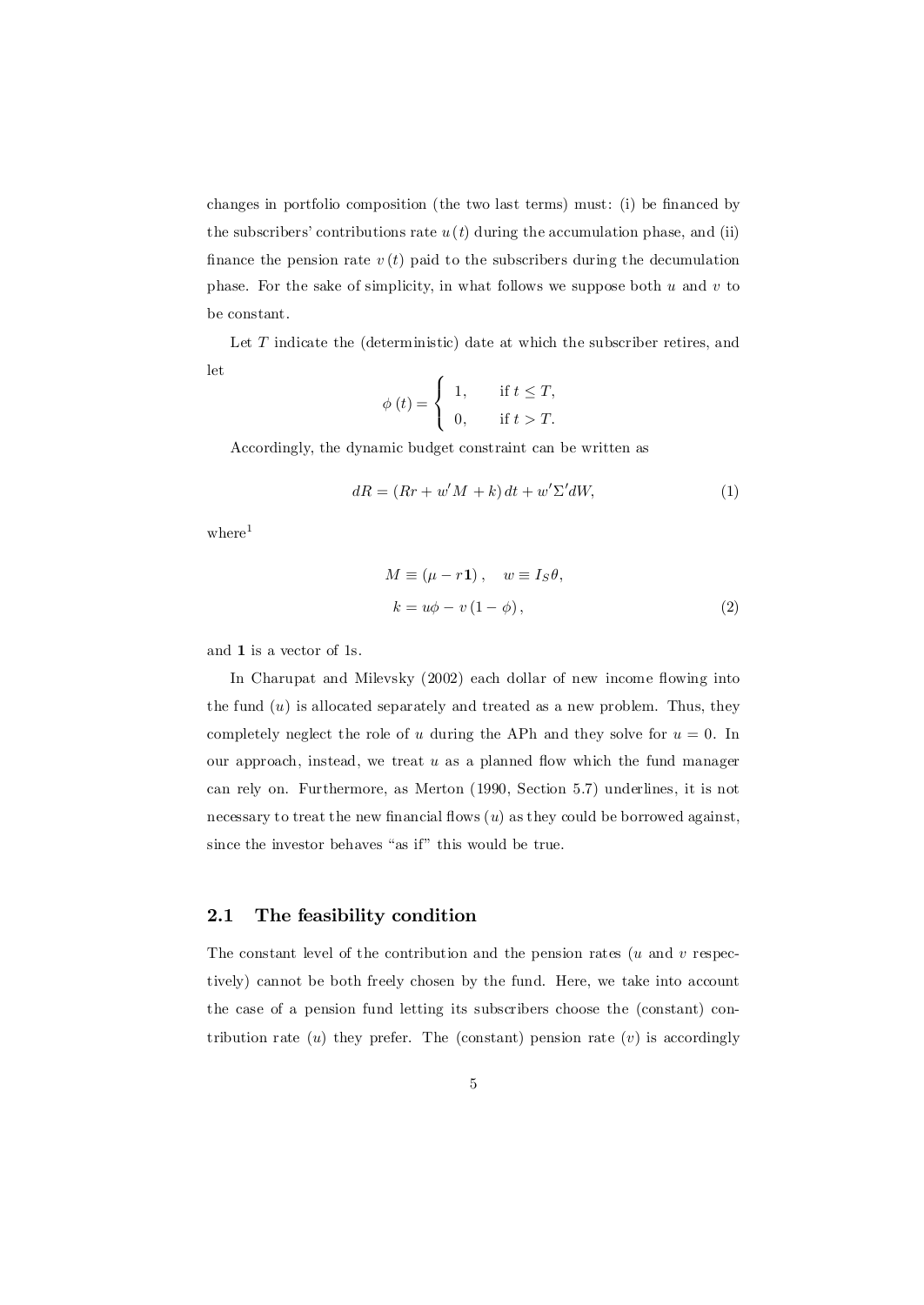chosen. In particular, we know that, at time  $t = 0$ , from the point of view of the subscriber (pension fund), the expected present value of all pensions cannot be lower (higher) than the expected present value of all payments. Thus, we just equate the expected present value of pensions and payments by putting

$$
\mathbb{E}_0^{\tau} \left[ \int_0^{\tau} k(s) e^{-rs} ds \right] = 0.
$$

This condition can be transformed into a condition on the ratio  $v/u$  by substituting the expression for  $k$  in  $(2)$ :

$$
\frac{u}{v} = \frac{\mathbb{E}^\tau_0 \left[ \int_0^\tau e^{-rs} ds \right]}{\mathbb{E}^\tau_0 \left[ \int_0^\tau \phi \left( s \right) e^{-rs} ds \right]} - 1.
$$

Now, since we can write

$$
\int_0^{\tau} e^{-rs} ds = \frac{1 - e^{-r\tau}}{r},
$$
  

$$
\int_0^{\tau} \phi(s) e^{-rs} ds = \begin{cases} \int_0^{\tau} \phi(s) e^{-rs} ds = \int_0^{\tau} e^{-rs} ds = \frac{1 - e^{-r\tau}}{r}, & \tau < T, \\ \int_0^{\tau} \phi(s) e^{-rs} ds = \int_0^T e^{-rs} ds = \frac{1 - e^{-r\tau}}{r}, & \tau \ge T, \end{cases}
$$

we have

$$
\mathbb{E}_0^{\tau} \left[ \int_0^{\tau} e^{-rs} ds \right] = \frac{1}{r} - \frac{1}{r} \mathbb{E}_0^{\tau} \left[ e^{-r\tau} \right],
$$
  

$$
\mathbb{E}_0^{\tau} \left[ \int_0^{\tau} \phi(s) e^{-rs} ds \right] = \int_0^{\tau} \frac{1 - e^{-r\tau}}{r} f(\tau) d\tau + \int_T^{\infty} \frac{1 - e^{-rT}}{r} f(\tau) d\tau
$$
  

$$
= \frac{1}{r} \mathbb{P}(\tau < T) - \frac{1}{r} \int_0^T e^{-r\tau} f(\tau) d\tau + \frac{1 - e^{-rT}}{r} \mathbb{P}(\tau \ge T)
$$
  

$$
= \frac{1}{r} - \frac{1}{r} \int_0^T e^{-r\tau} f(\tau) d\tau - \frac{1}{r} e^{-rT} \mathbb{P}(\tau \ge T),
$$

and a feasible ratio  $u/v$  can finally be written under the following form where  $\mathbb{I}_A$  is the indicator function for the event A.

**Definition 1** A pair of contribution and pension rates  $(u, v)$  is said to be feasible if

$$
\frac{u}{v} = \frac{1 - \mathbb{E}_0^{\tau} \left[ e^{-r\tau} \right]}{1 - \mathbb{E}_0^{\tau} \left[ e^{-r\tau} \mathbb{I}_{\tau < T} \right] - e^{-rT} \mathbb{P} \left( \tau \ge T \right)} - 1, \qquad u, v > 0. \tag{3}
$$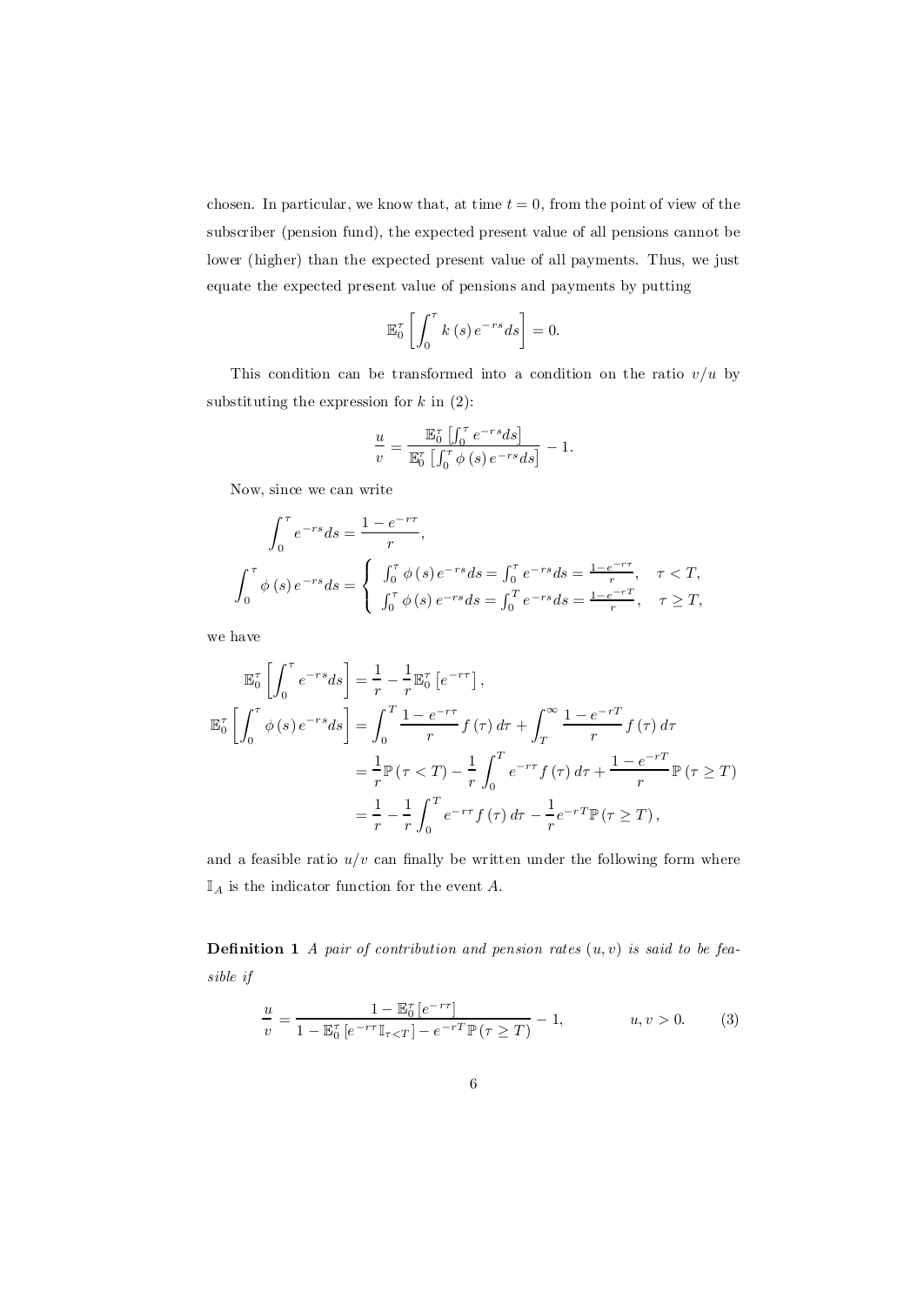Let us remark that the event "death", happening in  $\tau$ , can sometimes be affected by a series of explanatory variables. In particular, we are referring to the so-called "proportional hazard rate model" used in statistical analysis of transition data. Fortunately the form of the feasible ratio  $u/v$  remains unchanged, and we only need to compute the probability and expected values conditionally to the realization of the explanatory variables in (3) to accommodate this situation.

#### 2.1.1 The Weibull distribution

Here, we explicitly compute the feasibility condition (3) by supposing that the death time  $\tau$  follows the Weibull distribution, whose probability density function is given by

$$
f(\tau) = \alpha \beta (\alpha \tau)^{\beta - 1} e^{-(\alpha \tau)^{\beta}},
$$

where  $\alpha > 0$ ,  $\beta > 0$ . The case of the exponential distribution turns out to be a particular case of the Weibull distribution when  $\beta = 1$ . The Weibull distribution represents one of the most widely used model in survival analysis. The expected time of death has the following form: 2

$$
\int_0^\infty \tau f(\tau) d\tau = \frac{1}{\alpha} \Gamma\left(\frac{1+\beta}{\beta}\right),\,
$$

whose behaviour is shown in Fig. 1. We see that if parameter  $\alpha$  belongs to  $[0.01, 0.04]$  then the expected death time goes from a value close to 20 to a value close to 100 years. For the numerical simulations that follow we will always consider values of  $\beta$  belonging to [1, 2].

### [Fig. 1 here]

The probability that  $\tau$  is greater than T is easy to compute:

$$
\mathbb{P}(\tau \geq T) = \int_{T}^{\infty} \alpha \beta (\alpha \tau)^{\beta - 1} e^{-(\alpha \tau)^{\beta}} d\tau = e^{-(\alpha T)^{\beta}},
$$

while the expected value in the numerator of  $(3)$  is as follows:

$$
\mathbb{E}_0^{\tau} \left[ e^{-r\tau} \right] = \int_0^{\infty} e^{-r\tau} \alpha \beta \left( \alpha \tau \right)^{\beta - 1} e^{-\left( \alpha \tau \right)^{\beta}} d\tau = \int_0^1 e^{-\frac{x}{\alpha} \left( -\ln y \right)^{\frac{1}{\beta}}} dy,
$$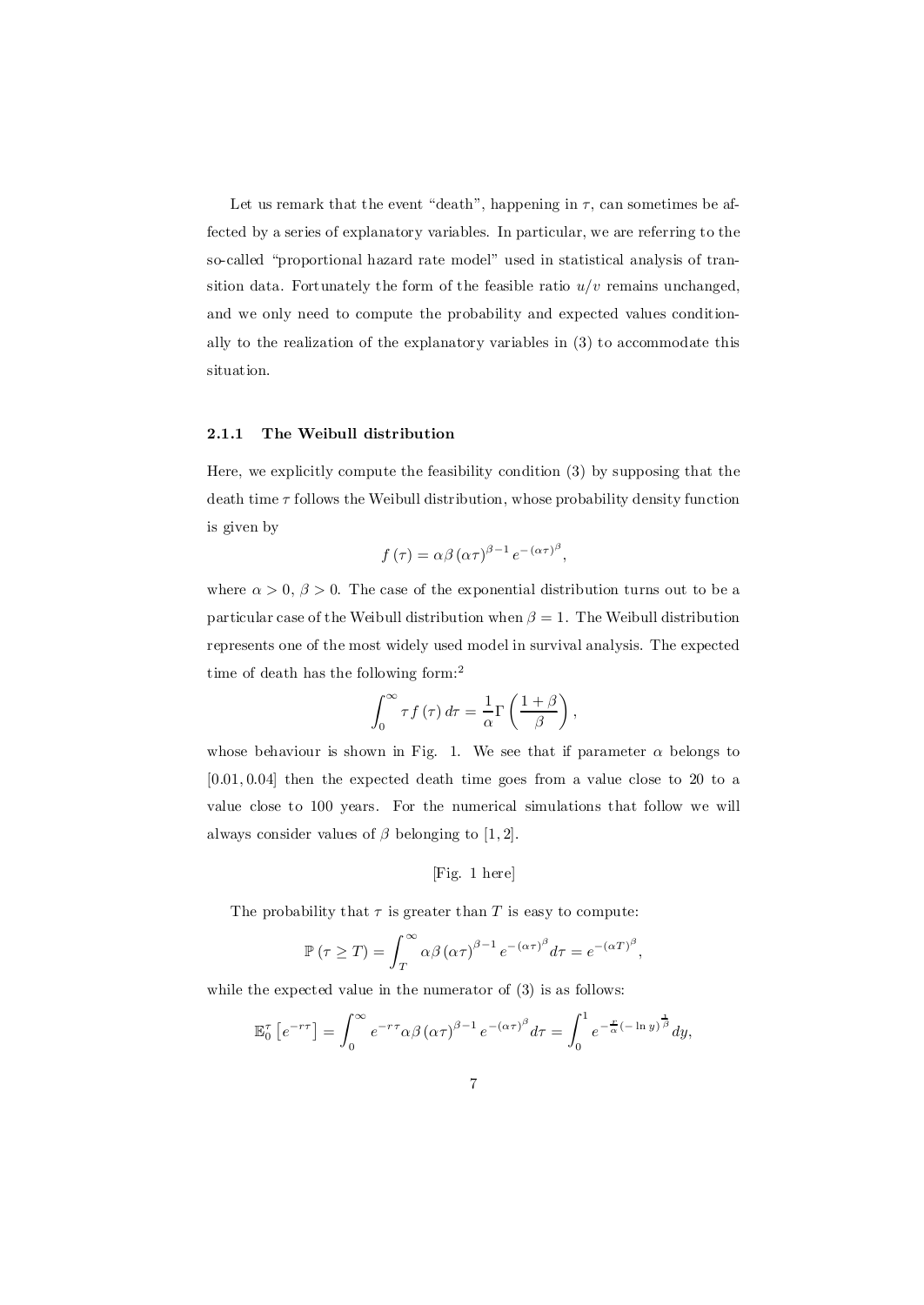where we have used the change of variable  $y = e^{-(\alpha \tau)^{\beta}}$ . Since this integral does not admit an algebraic solution, we may propose an approximation. Indeed we know the exact solution for the exponential case, i.e. when  $\beta = 1$ , and we may then think of approximating the integral via a Taylor expansion around  $\beta = 1$ :

$$
\mathbb{E}_0^{\tau} \left[ e^{-r\tau} \right] \simeq \beta \frac{\alpha}{r + \alpha} + (\beta - 1) \frac{\alpha}{(r + \alpha)^2} \left( r \ln \frac{\alpha}{r + \alpha} - r\gamma - \alpha \right),
$$

where  $\gamma$  is the Euler constant.<sup>3</sup> The first term of the above expression obviously coincides with the explicit solution given by the exponential case. Slightly more tedious computation are required for  $\mathbb{E}_{0}^{\tau}$  [ $e^{-r\tau}\mathbb{I}_{\tau< T}$ ]:

$$
\int_0^T e^{-r\tau} f(\tau) d\tau \approx \beta \alpha \frac{1 - e^{-T(r+\alpha)}}{r+\alpha} + (\beta - 1) \frac{\alpha}{(r+\alpha)^2} \left( r \ln \frac{\alpha}{r+\alpha} - r\gamma - \alpha \right)
$$

$$
+ (\beta - 1) \frac{\alpha}{(r+\alpha)^2} e^{-(r+\alpha)T} \left( \ln (\alpha T) \left( -r + r\alpha T + \alpha^2 T \right) + \alpha \right)
$$

$$
+ (\beta - 1) \frac{\alpha}{(r+\alpha)^2} r \int_{-\infty}^{-T(r+\alpha)} \frac{1}{x} e^x dx.
$$

Note that the integral of the last term can be neglected for sufficiently high values of  $T$ . Hence, after plugging these closed-form approximations into the feasible condition (3), we obtain the results presented in Table 1 for several values of  $\alpha$ ,  $\beta$ , T and r.

#### [Table 1 here]

Even if the approximation has been computed for  $\beta$  tending to 1, from Table 1 we can see that it remains good while  $\beta$  is far from 1. Furthermore, the approximated values seem to behave quite well even for closer time horizons  $(T = 20)$ . Accordingly, we can easily show how the ratio  $u/v$  behaves with respect to the actuarial parameters  $\alpha$  and  $\beta$  just by plotting the graphs of the approximated ratio. These graphs are shown in Fig.  $2$ , where three different values of  $T$  and  $r$  are chosen. The first column of Fig. 2 shows the behaviour of  $u/v$  for  $T \in \{20, 30, 50\}$ , while the second column analyses how  $u/v$  changes for  $r \in \{0.01, 0.03, 0.05\}$ . The values of  $\alpha$  and  $\beta$  belong to [0.012, 0.016] and [1, 2], respectively.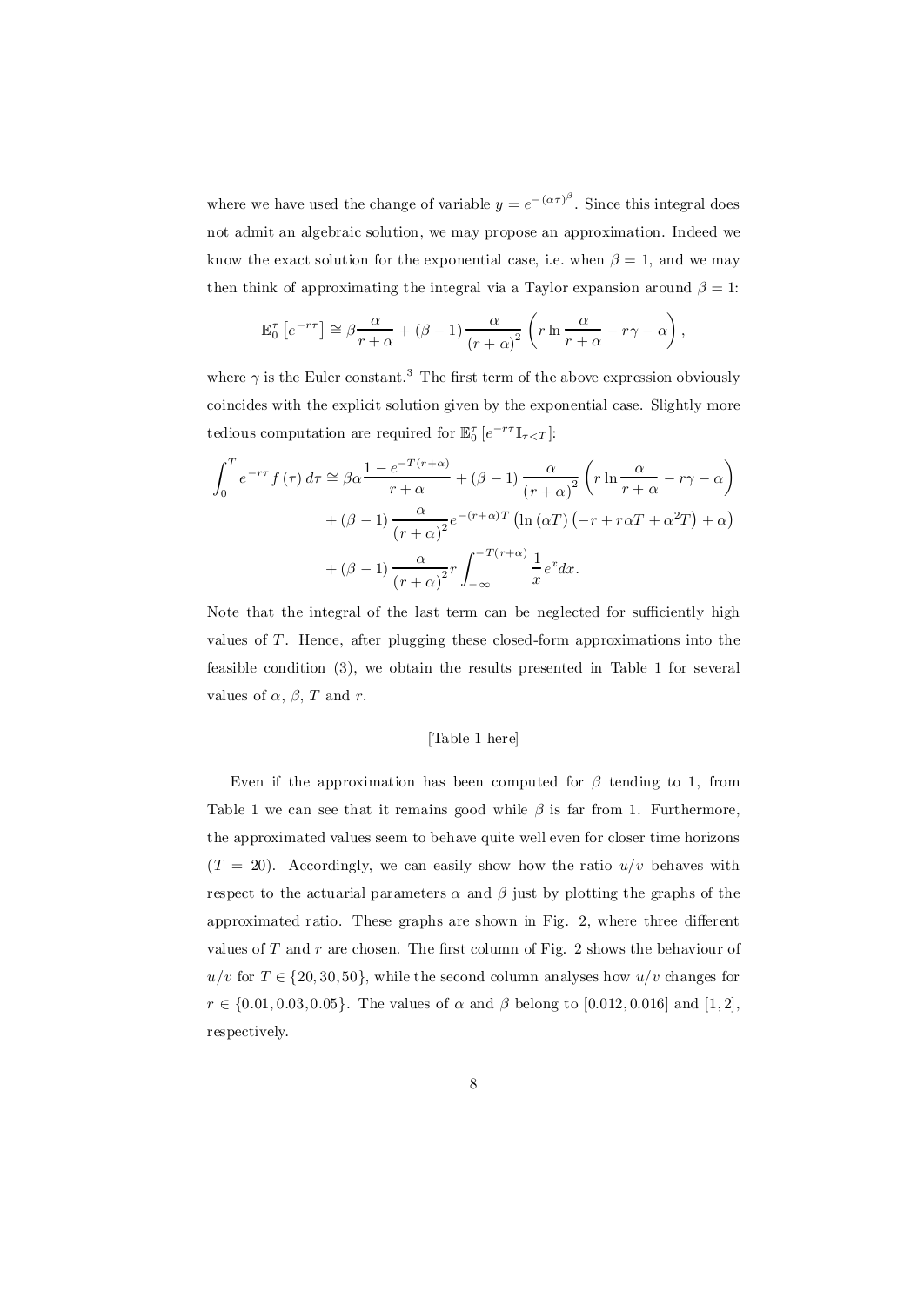#### [Fig. 2 here]

In particular, we highlight the following results:

- 1. when the time horizon T is sufficiently far away, the ratio  $u/v$  is decreasing with respect to both  $\alpha$  and  $\beta$ . What changes is just the level of  $u/v$ which inversely depends on the interest rate  $r$ . In fact, when the riskless interest rate increases (decreases) it is easier (more difficult) to meet future payments and the pension fund can ask for a lower (higher) contribution rate;
- 2. when the pension horizon T is small, the ratio  $u/v$  is still decreasing with respect to  $\alpha$  and presents a maximum for a given value of  $\beta$ . For better understanding this result, we recall that the hazard function for a Weibull distribution is given by  $\alpha\beta(\alpha\tau)^{\beta-1}$ . So, when the hazard rate increases (i.e. a near death is more likely) the contribution rate can decrease and vice-versa. Furthermore, while the hazard function is always increasing in  $\alpha$ <sup>4</sup> it is increasing in  $\beta$  for  $\beta < -(\ln(\alpha \tau))^{-1}$ ;<sup>5</sup>
- 3. the longer the pension horizon T the lower the ratio  $u/v$ . In fact, the pension fund can ask for lower (higher) contribution rates when these contributions are paid for a long (short) period of time;
- 4. the shape of  $u/v$  is not affected by the changes in r. The interest rate only affects the level of  $u/v$  without altering its behaviour with respect to the other parameters.

### 2.2 The objective function

Since a pension fund does not consider any consumption problem, then it is just supposed to maximize the expected utility of its final wealth. Thus, the optimization problem can be written as

$$
\max_{w} \mathbb{E}_{0}^{\tau} \left[ U\left(R\left(\tau\right),\tau\right)\right],
$$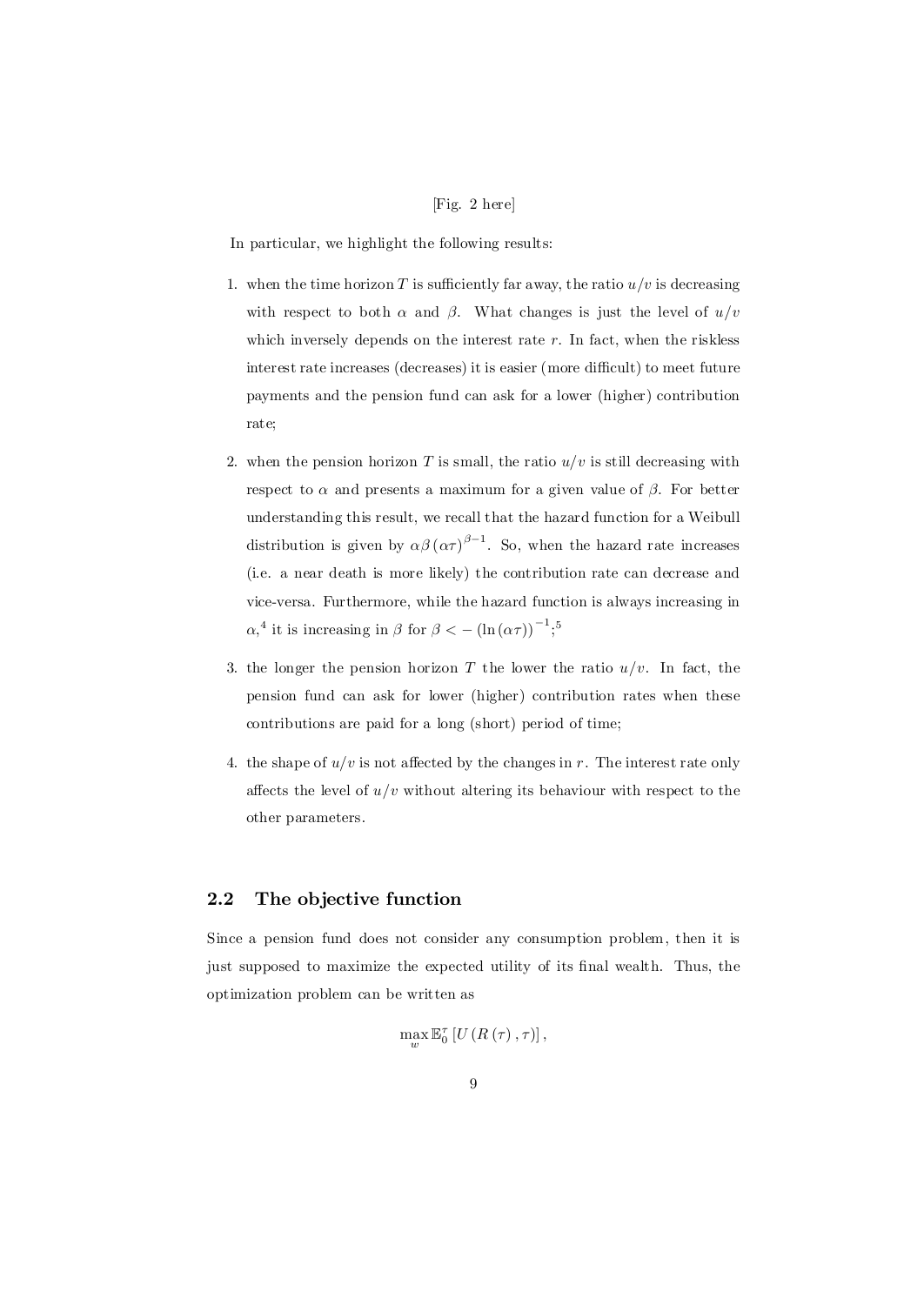subject to the dynamic constraint (1) and where  $U(\bullet)$  is an increasing and concave function. Since the mortality risk is assumed to be independent of the financial risk, we can write the maximization problem as follows:

$$
\max_{w} \mathbb{E}_{0} \left[ \mathbb{E}_{0}^{\tau} \left[ U \left( R \left( \tau \right), \tau \right) \right] \right] = \max_{w} \mathbb{E}_{0} \left[ \int_{0}^{\infty} f \left( t \right) U \left( R \left( t \right), t \right) dt \right], \tag{4}
$$

under the same dynamic constraint (1).

Now, we need to define the utility function  $U(\bullet)$ . The most widely used utility function in the literature is the CRRA function of the form  $U(R) = \frac{1}{\delta}R^{\delta}$ . Here, we use such a function with a little modification due to the specific nature of the pension fund problem. When the pension fund receives the contributions, it cannot obtain any utility from them since it will have to pay them back as pensions. Thus, the argument of the utility function we consider here is the wealth  $R$  diminished by the received contributions (during the accumulation phase) and augmented by the paid pensions (during the decumulation phase). In fact, when the pensions are paid, the corresponding amounts of money are freed and the pension can obtain some utility from them.

Accordingly, we define the utility function as follows:

$$
U(R,t) = \frac{1}{\delta} \left( R(t) - \int_0^t k(s) e^{-r(s-t)} ds \right)^{\delta},
$$

where the function  $k(s)$  is as in (2). This approach is widely used in the literature (see Merton, 1990, Section 6.4) and the utility function we have supposed is known as "state-dependent" utility. In order to have an increasing and concave utility function the parameter  $\delta$  must be less than one.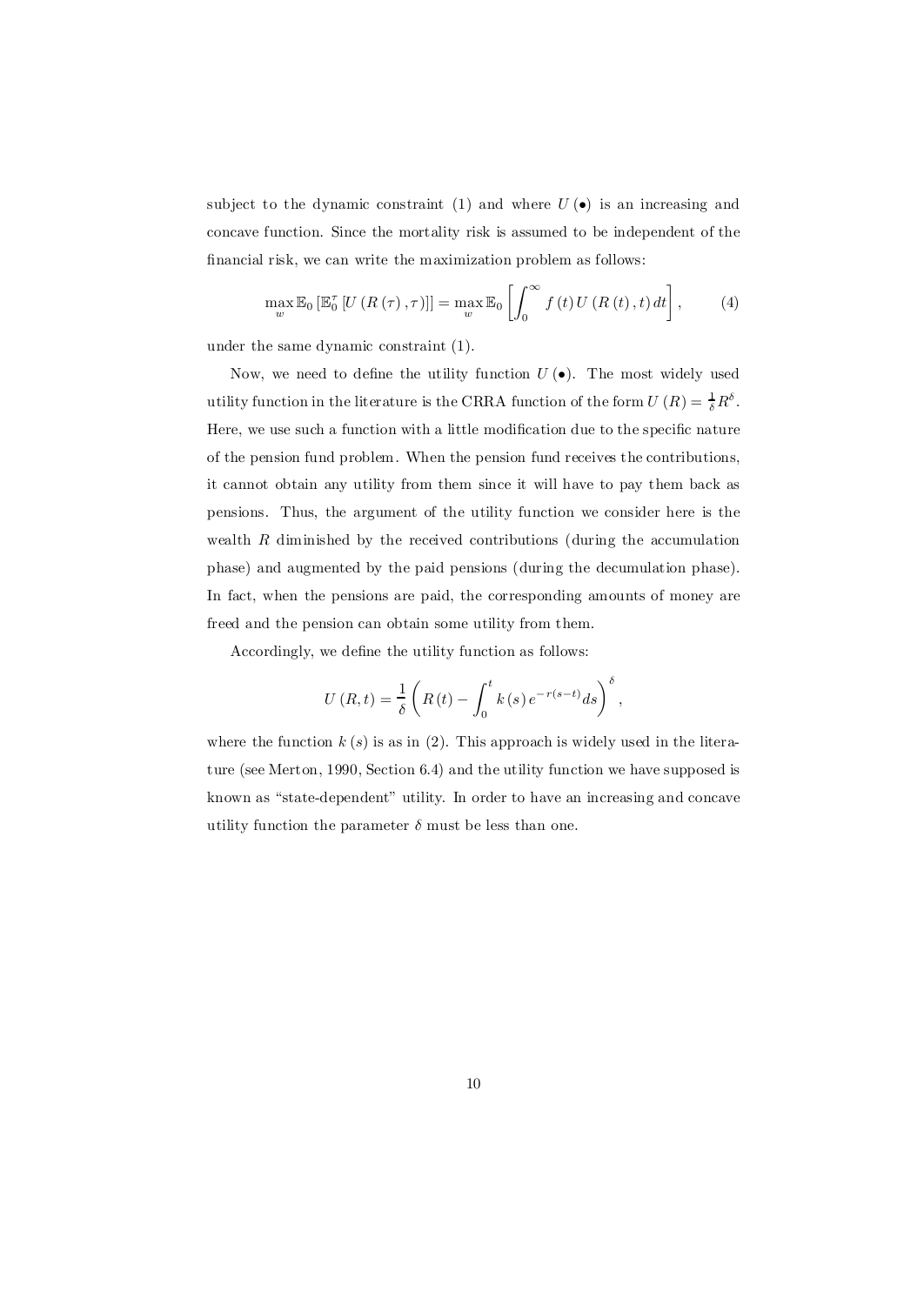# 3 The optimal portfolio

After what we have presented in the previous section, the asset allocation problem for a pension fund can be written as

$$
\begin{cases}\n\max_{w} \mathbb{E}_{0} \left[ \int_{0}^{\infty} f(t) \frac{1}{\delta} \left( R(t) - \int_{0}^{t} k(s) e^{-r(s-t)} ds \right)^{\delta} dt \right], \\
\text{with} \quad dR = (Rr + w'M + k) dt + w'\Sigma' dW, \\
\text{and} \quad R(0) = R_{0}.\n\end{cases}
$$
\n(5)

The Hamiltonian for this problem is

$$
\mathcal{H} = f\left(t\right) \frac{1}{\delta} \left(R\left(t\right) - \int_0^t k\left(s\right) e^{-r\left(s-t\right)} ds\right)^{\delta} + J_R\left(Rr + w'M + k\right) + \frac{1}{2} J_{RR} w' \Sigma' \Sigma w,
$$

from which we have the set of first order conditions<sup>6</sup>

$$
\frac{\partial \mathcal{H}}{\partial w} = J_R M + J_{RR} \Sigma' \Sigma w = 0 \Rightarrow w^* = -\frac{J_R}{J_{RR}} (\Sigma' \Sigma)^{-1} M,
$$

where  $J(R, t)$  is the value function solving the maximization problem and the subscripts indicate the partial derivatives of J. The HJB equation is

$$
0 = J_t + f(t) \frac{1}{\delta} \left( R(t) - \int_0^t k(s) e^{-r(s-t)} ds \right)^{\delta} + J_R(Rr + k) - \frac{1}{2} \frac{J_R^2}{J_{RR}} \xi' \xi,
$$

where  $\xi \equiv \Sigma (\Sigma' \Sigma)^{-1} M$ . For the value function, we try the form  $J(R, t) =$  $g(t) f(t) U(R, t)$  where  $g(t)$  must be determined. So, after substituting this form into the HJB equation and carrying out some simplifications, we obtain that  $g(t)$  must satisfy

$$
\frac{\partial g}{\partial t} + \frac{\partial f(t)}{\partial t} \frac{1}{f(t)} g(t) + 1 + r \delta g(t) + \frac{1}{2} g(t) \frac{\delta}{1 - \delta} \xi' \xi = 0,
$$

whose boundary condition must guarantee the convergence of  $J(R, t)$  when t tends to infinity. The precise form of function  $g(t)$  is not important for computing the optimal portfolio composition. The inverse of the Arrow-Pratt risk aversion index computed on  $J(R, t)$ , in fact, does not depend on  $g(t)$ . So, we can finally write what follows.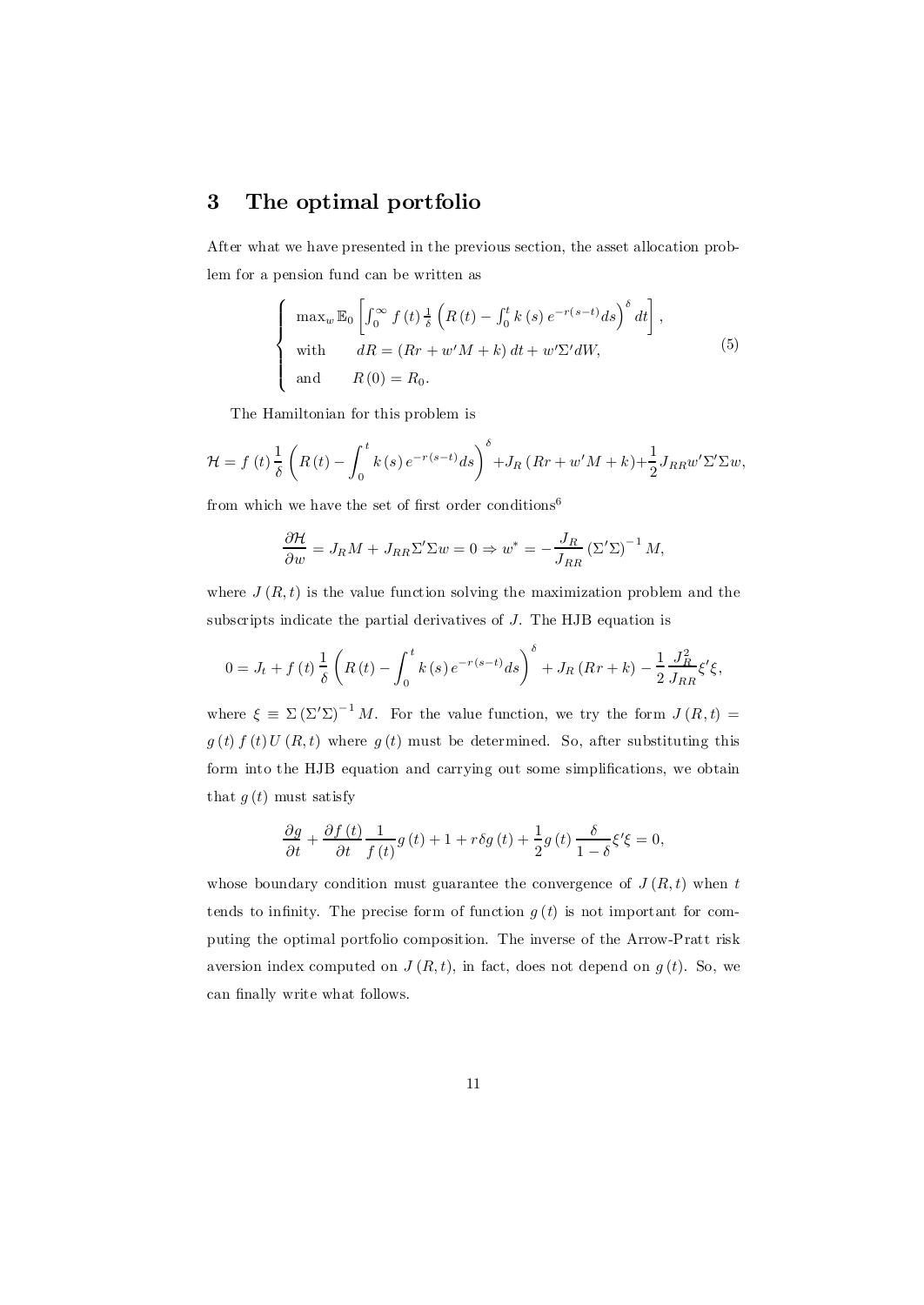Proposition 2 The optimal portfolio composition solving Problem (5) is given by

$$
w^* = w_R^* + w_u^* + w_v^*,\tag{6}
$$

where

$$
w_R^* \equiv \frac{1}{1-\delta} R \left(\Sigma' \Sigma\right)^{-1} M,
$$
  
\n
$$
w_u^* \equiv -\frac{1}{1-\delta} u \left(\int_0^t \phi(s) e^{-r(s-t)} ds\right) \left(\Sigma' \Sigma\right)^{-1} M,
$$
  
\n
$$
w_v^* \equiv \frac{1}{1-\delta} v \left(\int_0^t (1-\phi(s)) e^{-r(s-t)} ds\right) \left(\Sigma' \Sigma\right)^{-1} M,
$$

and u and v must verify  $(3)$ .

The first component  $w_R^*$  depends on the wealth level but not (explicitly) on time,  $w_u^*$  depends on the contribution rate and  $w_v^*$  depends on the pension rate. We underline that the component we have called  $w_R^*$  coincides with Merton's portfolio.

It is interesting to stress that the actuarial risk enters the optimal portfolio via the link that exists between  $u$  and  $v$  in the feasible condition (3). When this link is not considered, as in Charupat and Milevsky (2002), the portfolio composition is independent of the mortality risk.

Furthermore, it is important to stress that the optimal portfolio allocation in (6) does depend on the wealth level  $R(t)$ . Thus, it is not optimal to manage the accumulation and the decumulation phases separately and our model suggests to commit the management of the whole investment period to the same institutional investor.

The function  $\phi(t)$  can be eliminated from (6) by considering separately the two following cases (in both cases  $w_R^*$  is the same):

1.  $t \leq T$ , we are in the APh and the components of the optimal portfolio are

$$
w_u^* \equiv -\frac{1}{1-\delta} \frac{u}{r} \left( e^{rt} - 1 \right) \left( \Sigma' \Sigma \right)^{-1} M,\tag{7}
$$

$$
v_v^* \equiv 0,\tag{8}
$$

w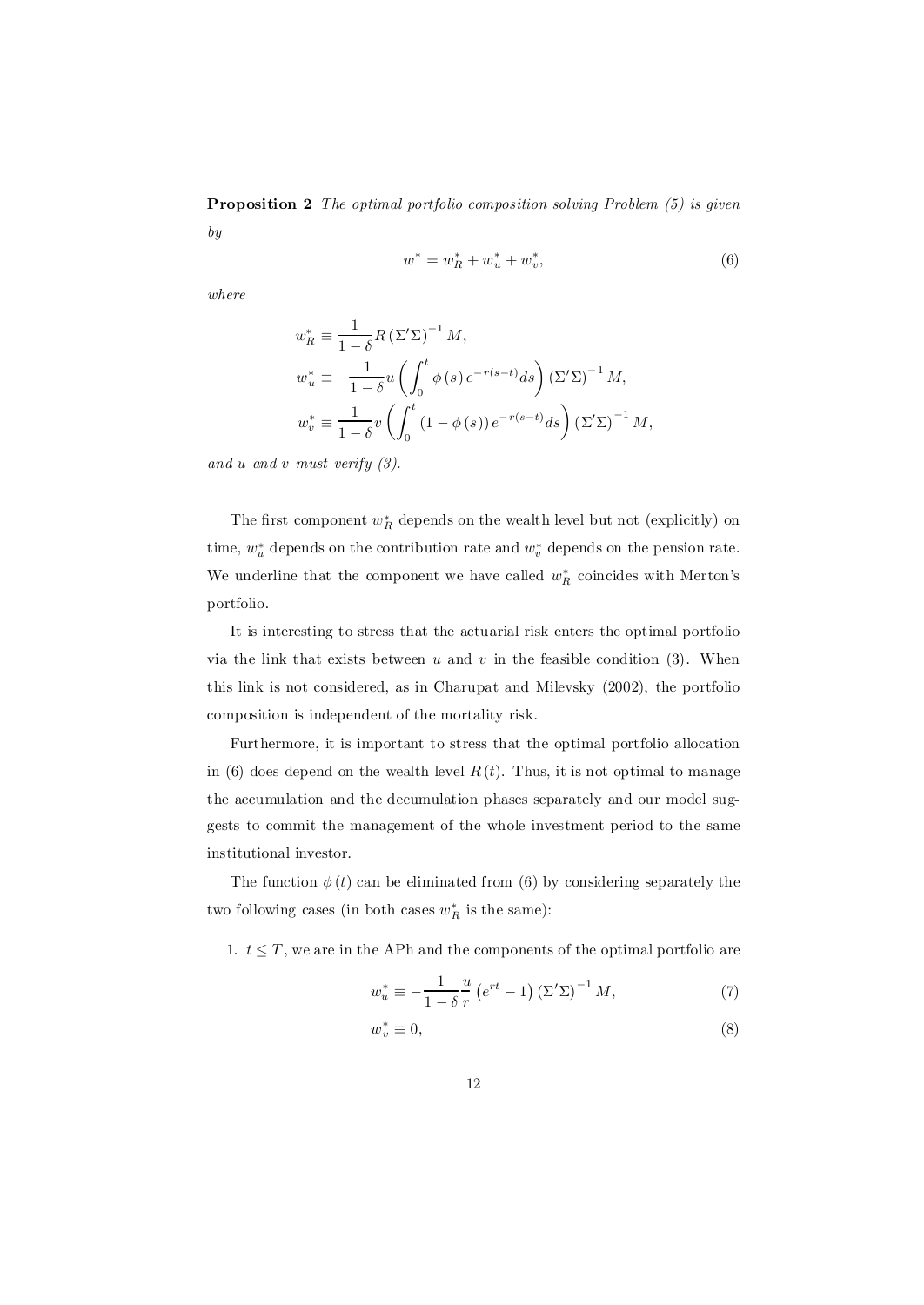2.  $t > T$ , we are in the DPh and we have

$$
w_u^* \equiv -\frac{1}{1-\delta} \frac{u}{r} e^{rt} \left(1 - e^{-rT}\right) \left(\Sigma' \Sigma\right)^{-1} M,\tag{9}
$$

$$
w_v^* \equiv \frac{1}{1-\delta} \frac{v}{r} \left( e^{r(t-T)} - 1 \right) \left( \Sigma' \Sigma \right)^{-1} M. \tag{10}
$$

All stated results can be easily traced back to Merton's model by putting  $u = v = 0$ . In this case  $w_u^* = w_v^* = 0$ . During the accumulation phase  $(t \leq T)$ , it is easy to check that  $w_u^*$  in (7) contains only negative numbers. Indeed  $\delta < 1, \Sigma' \Sigma > 0$  by construction,  $M > 0$  to preclude arbitrage,<sup>7</sup> and  $e^{rt} > 1$ . Thus, the optimal portfolio during the accumulation phase contains less risky assets than the optimal portfolio in the Merton's case. Furthermore, we can see that the vector  $w_v^*$  contains only positive elements (we recall that during the decumulation phase  $t > T$ ). So, the behaviour of the optimal portfolio can be summarized as in the following corollary.

**Corollary 3** During the accumulation phase  $(t < T)$  the amount of wealth invested in the risky assets decreases through time, while during the decumulation phase  $(t > T)$  it increases.

The behaviour described in this corollary can be seen in Fig. 3 where we have plotted the following function which appears in  $(7)-(8)$  and  $(9)-(10)$ :

$$
\chi(t) = \begin{cases}\n-\frac{u}{r} (e^{rt} - 1), & \text{if } t \le T \\
-\frac{u}{r} e^{rt} (1 - e^{-rT}) + \frac{u}{r} (e^{r(t-T)} - 1), & \text{if } t > T\n\end{cases}
$$

and where we have put  $T = 30$ ,  $r = 0.02$ , and  $u = 1$ . While t is lower than the pension time  $T$ , the amount of money invested in the risky assets decreases. It begins increasing when  $t$  becomes higher than  $T$ . Furthermore, the higher the pension rate  $v$ , the sharper the increase in the risky profile of the optimal portfolio. The behaviour during the accumulation phase confirms the results after Boulier, Huang, and Taillard (2001) and Battocchio and Menoncin (2002).

[Fig. 3 here]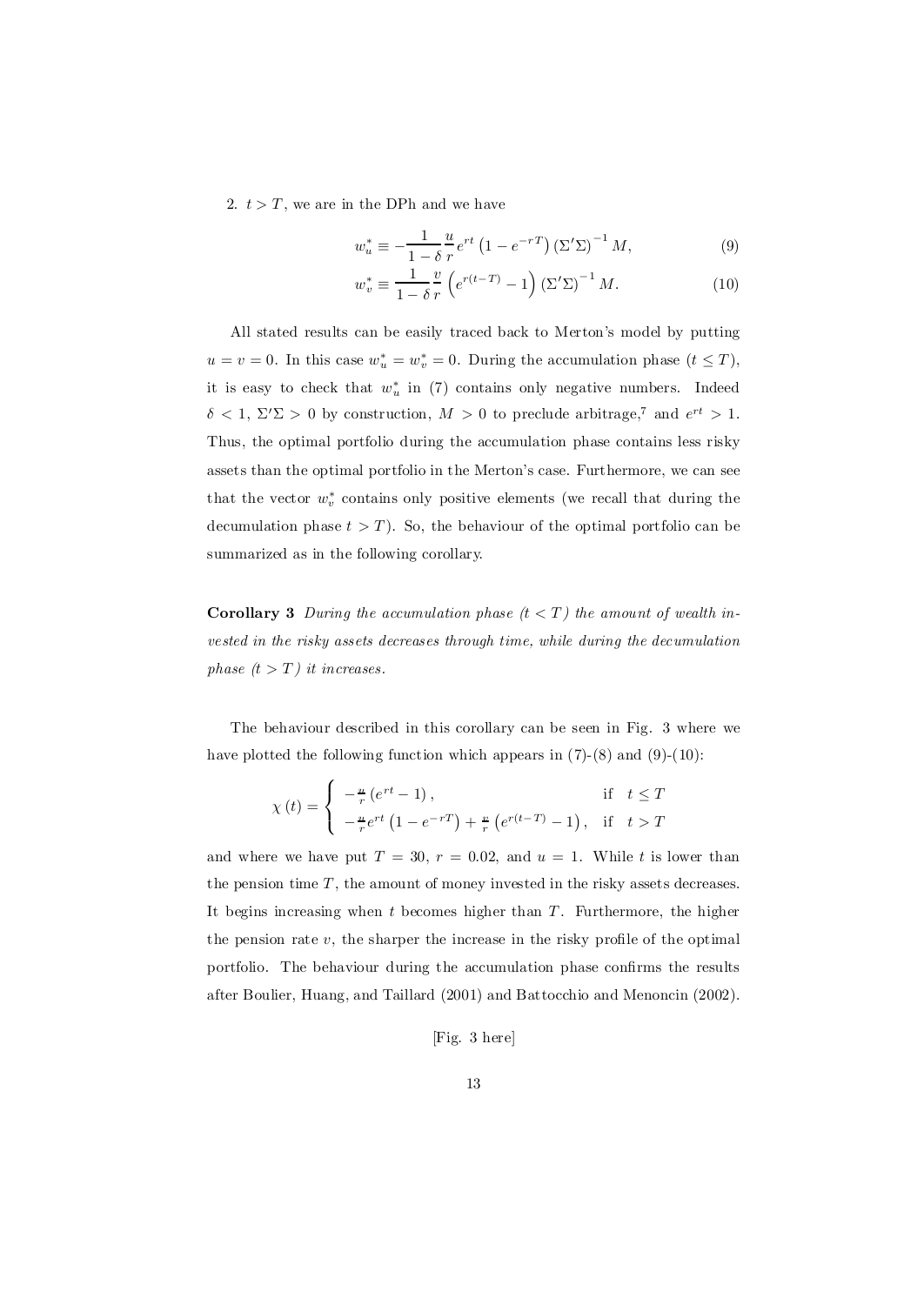In the deterministic case, that is to say when the subscriber of the fund never dies (i.e.  $\alpha \to 0$ ), then the feasibility condition becomes  $v = u\left(e^{rT} - 1\right)$ and the optimal portfolio can be written as follows:

$$
w^* = \frac{1}{1-\delta} \left( R - \frac{u}{r} \left( e^{r \min(t,T)} - 1 \right) \right) \left( \Sigma' \Sigma \right)^{-1} M.
$$

In this case, during the accumulation phase  $(t < T)$  the optimal portfolion has the same behaviour as in the case of a "mortal" subscriber. Instead, during the decumulation phase  $(t > T)$  the component  $w_u^* + w_v^*$  of the optimal portfolio becomes constant through time and remains negative. This leads to a different behaviour than the one plotted in Fig. 3. In particular, since the subscriber never dies, we cannot increase the riskiness of the optimal portfolio after the date T.

# 4 Conclusion

In this paper we have solved the asset allocation problem for a pension fund. The structure of the financial market is as follows: (i) there are  $n$  risky assets, following geometric Brownian motions, (ii) there exists a riskless asset paying a constant interest rate, and (iii) the market is not necessarily complete. Furthermore, the fund is supposed to have a state-dependent CRRA utility function.

We analyse the portfolio problem during both the accumulation and the decumulation phases when the death time of the subscriber is a stochastic variable (following a Weibull distribution). The contribution and the pension rates are supposed to be constant.

We show that the optimal asset allocation during the accumulation phase  $(APh)$  is different from the one during the decumulation phase  $(DPh)$ . In particular, during the APh the investment in the risky assets should decrease through time for allowing the fund to guarantee the payment of the (constant) pension rate during the DPh. Instead, during the second phase when the pension is paid, the risky investment should increase through time. In fact, since the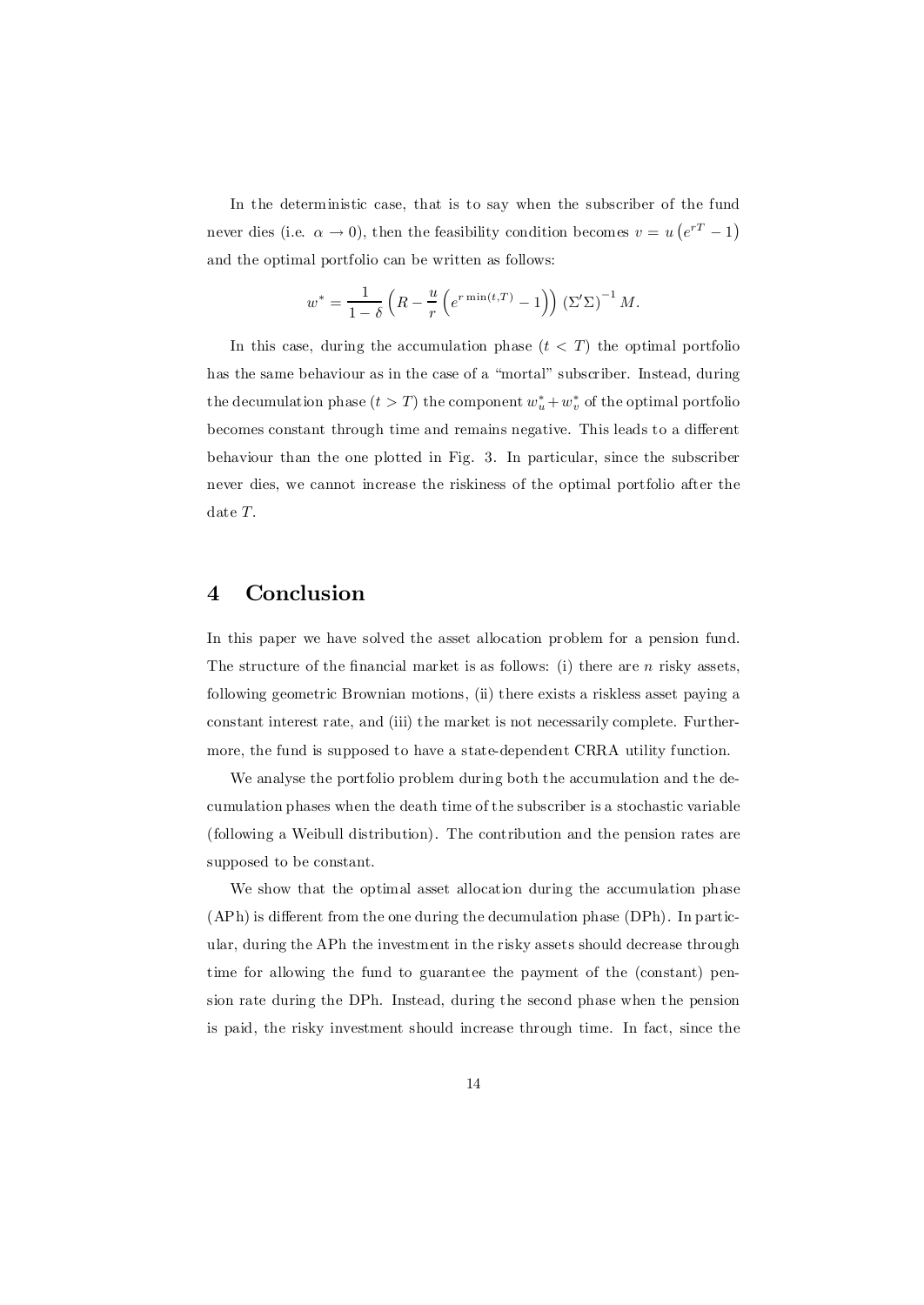death of the subscriber becomes more and more likely, the remaining wealth can be invested in riskier and riskier portfolio allocation.

Finally, since the optimal asset allocation depends on the level of fund wealth, our model suggests that it is not optimal to manage the APh and the DPh separately. This is in agreement with conventional industry practice.

**Notes**<br>We underline that  $w \in \mathbb{R}^{n \times 1}$  contains the amount of money invested in each risky asset. <sup>2</sup>We indicate with  $\Gamma(t)$  the Gamma function having the following form:

 $\Gamma(t) = \int_{0}^{\infty}$ 

 $^3\mathrm{We}$  recall

$$
\Gamma(t) = \int_0^{\infty} e^{-x} x^{t-1} dx.
$$

$$
\gamma = \lim_{n \to \infty} \left( \sum_{m=1}^n \frac{1}{m} - \ln n \right).
$$

<sup>4</sup>In fact, we have

$$
\frac{\partial}{\partial \alpha} \left( \alpha \beta (\alpha \tau)^{\beta - 1} \right) = \beta^2 (\alpha \tau)^{\beta - 1}.
$$

5 In fact, the derivative

$$
\frac{\partial}{\partial \beta} \left( \alpha \beta \left( \alpha \tau \right)^{\beta - 1} \right) = \alpha \left( \alpha \tau \right)^{\beta - 1} \left( 1 + \beta \ln \left( \alpha \tau \right) \right)
$$

is positive when  $\beta \ln(\alpha \tau) > -1$ . Now, since  $\alpha \tau$  is generally lower then 1, the inequality becomes  $\beta < -(\ln(\alpha \tau))^{-1}$ .

 $6$ The first order conditions are necessary and sufficient because the objective function is strictly concave in R.

<sup>7</sup>The returns of the risky assets must be greater than the riskless rate. If this was not true, all investors would buy the riskless asset.

# References

- [1] Blake, D., Cairns, A., Dowd, K. (2000). Pension Metrics II: stochastic pension plan design and utility-at-risk during the distribution phase. In Proceedings of the Fourth Annual BSI Gamma Foundation Conference on Global Asset Management, Rome, October 2000. BSI-Gamma. Working Paper 20.
- [2] Battocchio, P., Menoncin, F. (2002). Optimal Pension Management under Stochastic Interst Rates, Wages, and Inflation. Discussion Paper, IRES, Université catholique de Louvain, 2002-21.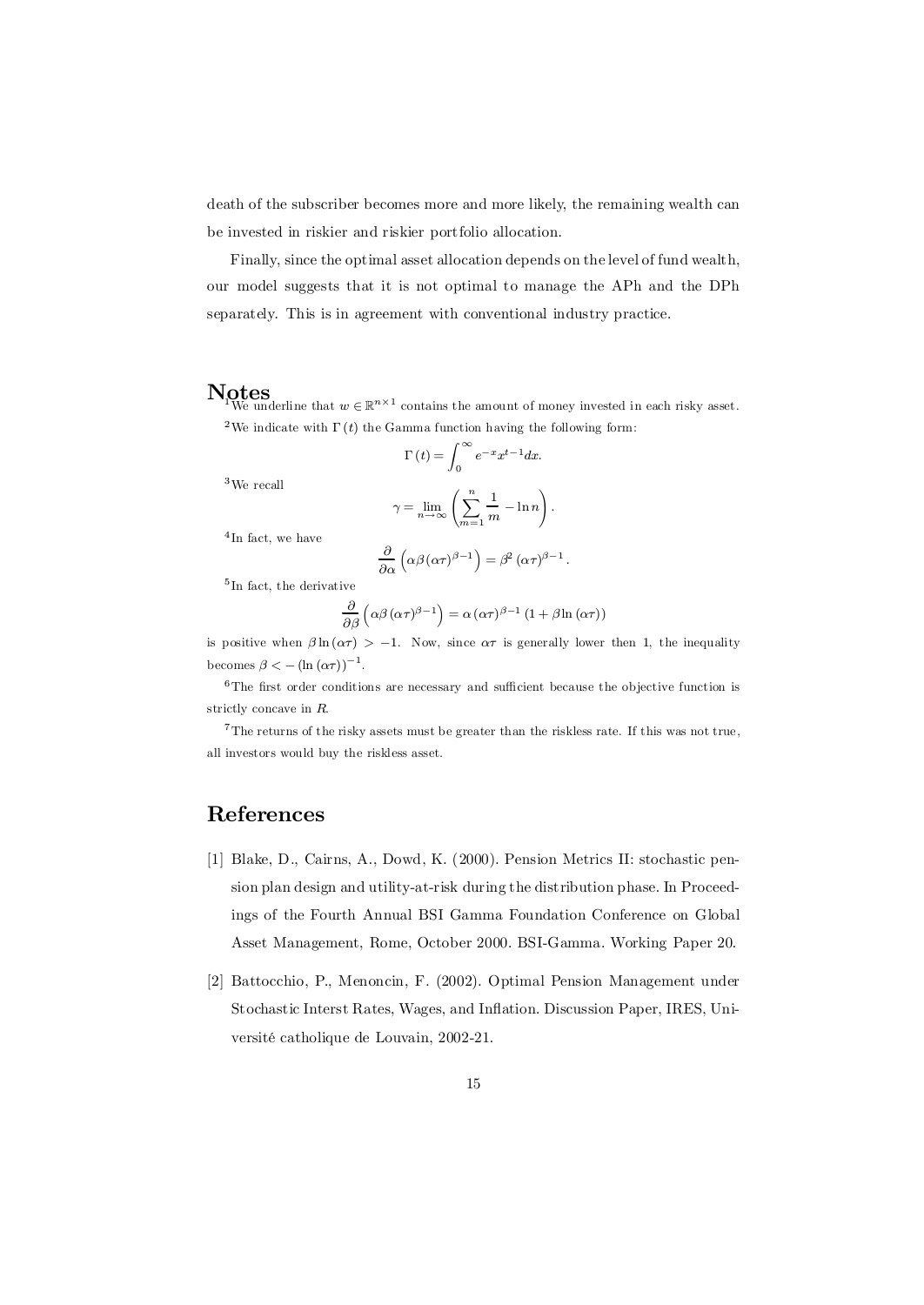- [3] Boulier, J.-F., Huang, S. J., Taillard, G. (2001). Optimal Management Under Stochastic Interest. Insurance: Mathematics and Economics, 28, 173-189.
- [4] Charupat, N, Milevsky, M. (2002). Optimal asset allocation in life annuities: a note. Insurance: Mathematics and Economics, 30, 199-209.
- [5] Josa-Fombellida, R., Rincón-Zapatero, J. P. (2001). Minimization of risks in pension funding by means of contributions and portfolio selection. Insurance: Mathematics and Economics, 29, 35-45.
- [6] Menoncin, F. (2002). Optimal Portfolio and Background Risk: An Exact and an Approximated Solution. Insurance: Mathematics and Economics 31, 249-265.
- [7] Merton, R. C. (1971). Optimum Consumption and Portfolio Rules in a Continuous-Time Model. Journal of Economic Theory, 3, 373-413.
- [8] Merton, R. C. (1990). Continuous-time finance. Blackwell, Cambridge, Mass.
- [9] Young, V. R., Zariphopoulou, T. (2002a). Pricing Dynamic Insurance Risks Using the Principle of Equivalent Utility. Scandinavian Actuarial Journal, 4, 246-279.
- [10] Young, V. R., Zariphopoulou T., (2002b). Pricing insurance via stochastic control: Optimal consumption and terminal wealth. Working paper, School of Business, University of Wisconsin-Madison.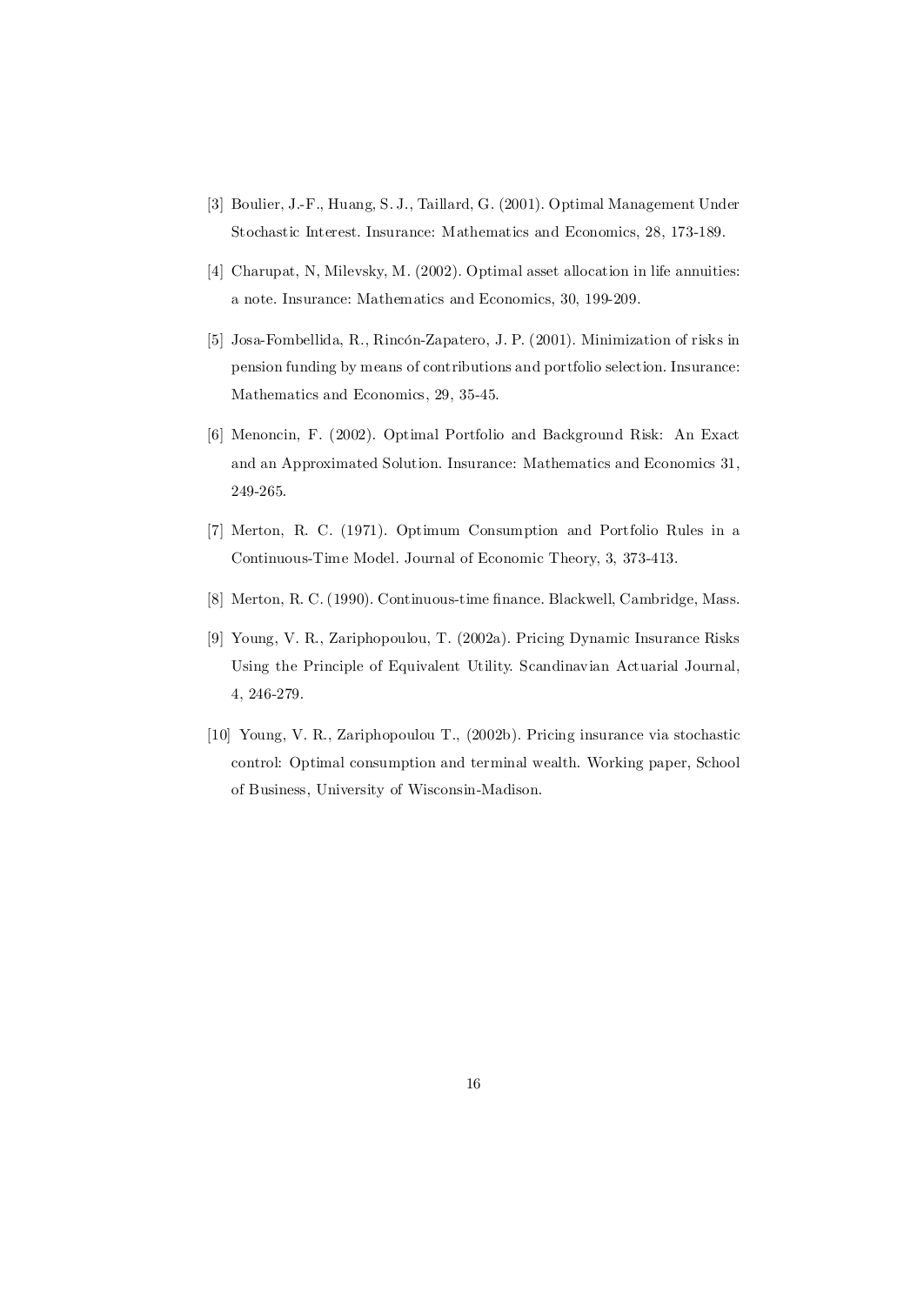

Figure 1: Expected time of death for the Weibull distribution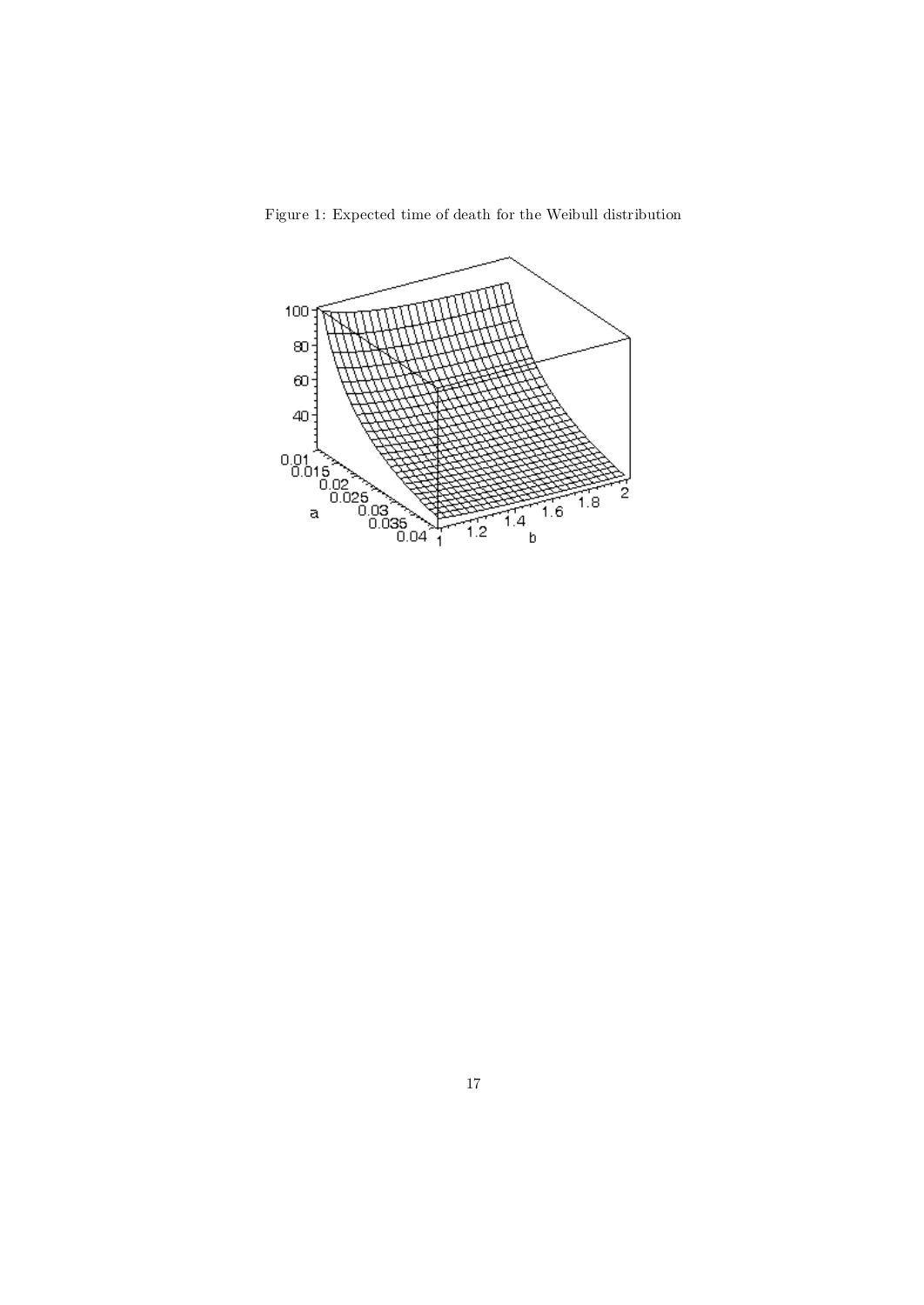

Figure 2: Feasible ratio  $u/v|_{\beta \to 1}$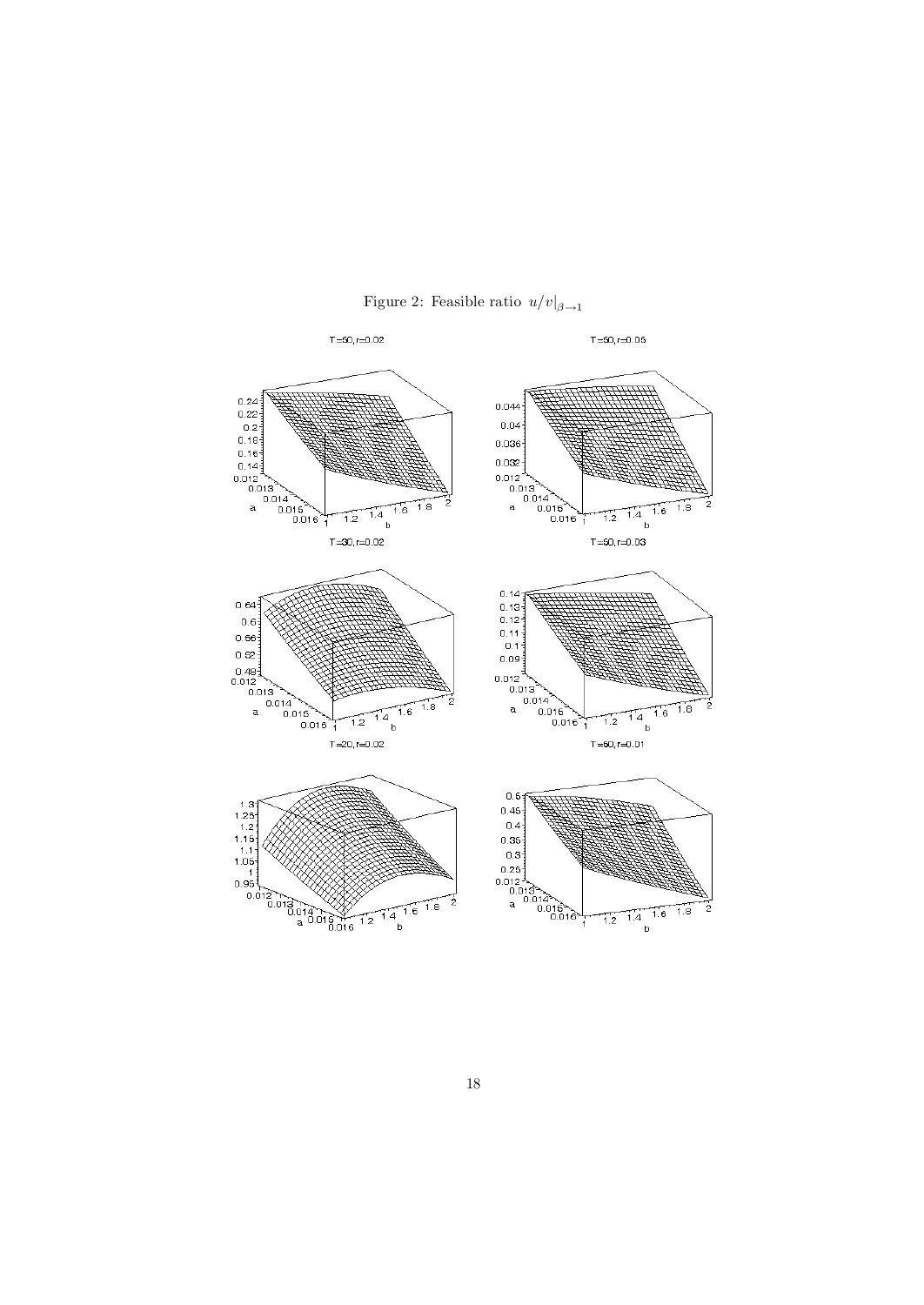Figure 3: Behaviour of the function  $\chi(t)$ 



.